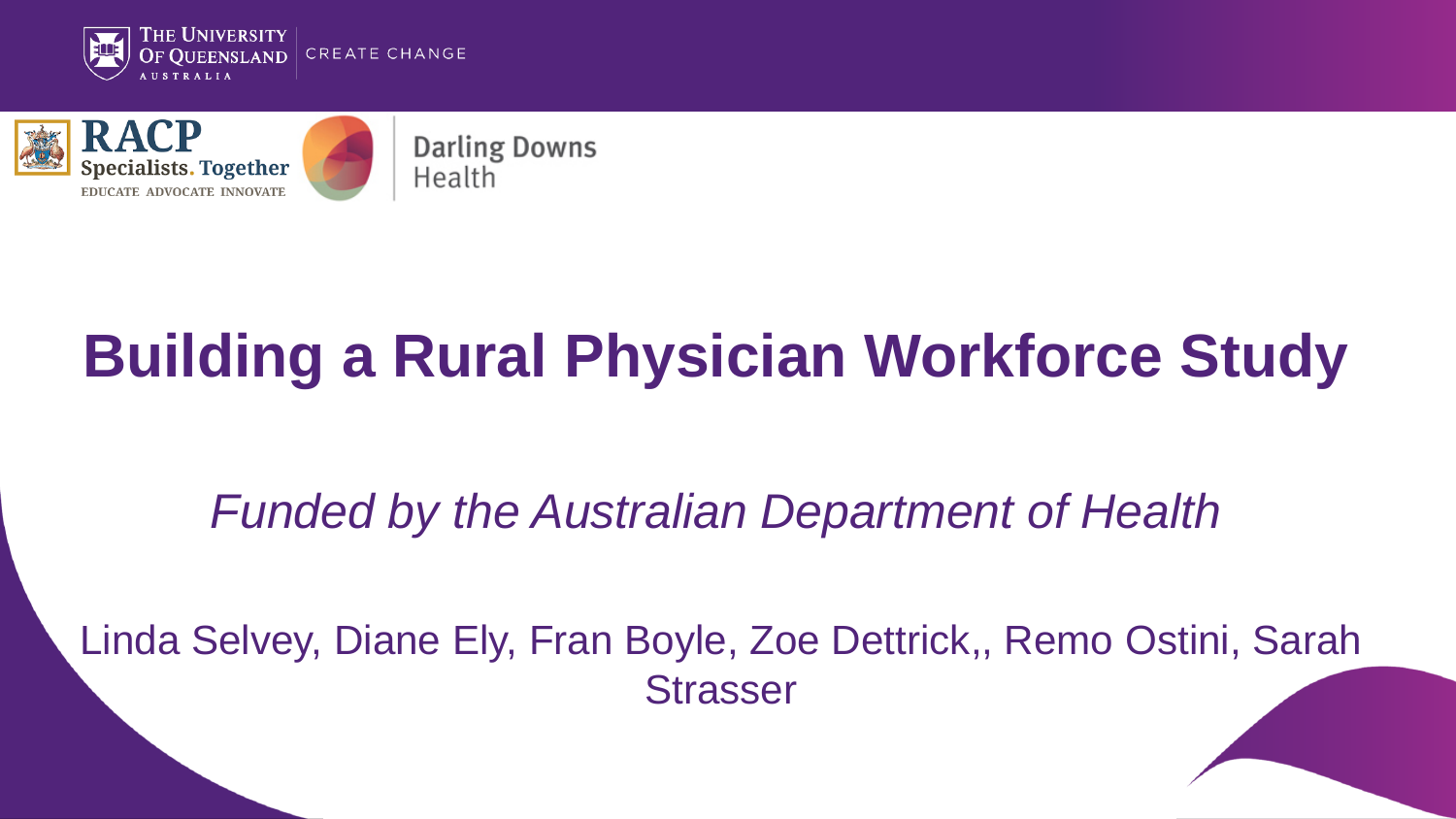

## **Background**



**Darling Downs** Health

Partnership University of Queensland and RACP – 5 themes

- 1. Observing rural clinicians in practice (MABEL data) Dr Matthew **McGrail**
- 2. Professional identity of rural physicians A/Prof Peter Hill
- 3. Mapping trainee physician/paediatrician context A/Prof Di Ely
- 4. Understanding supervisors' context, experience and intentions A/Prof Linda Selvey
- 5. Principles for a sustainable regional and rural context Prof Sarah Strasser and Dr Remo Ostini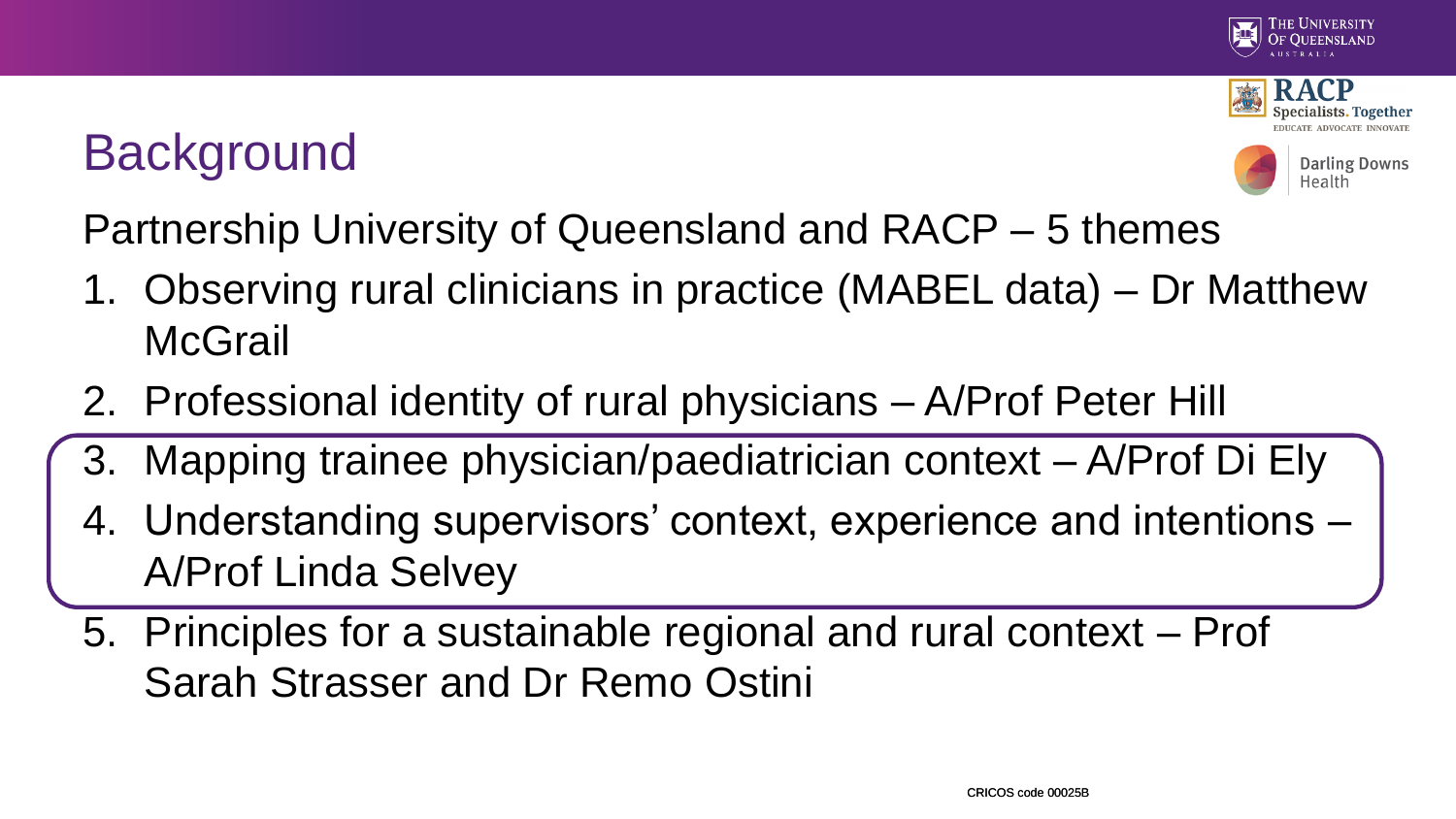





**Darling Downs** Health

Mixed methods design: multi-perspective account of existing challenges and potential solutions

Focus on contexts and experiences across a range of geographical locations Overall satisfaction with life and work Perceptions on career progression and goals Quality of training experience Intention to pursue a rural career

**Participants** 282 survey responses 82% in major cities; 12% large regional centres 60% female; median age 32 years 23% rural background Interview sample from survey: 14 semi-structured interviews (8 male; differing levels of rural practice intent)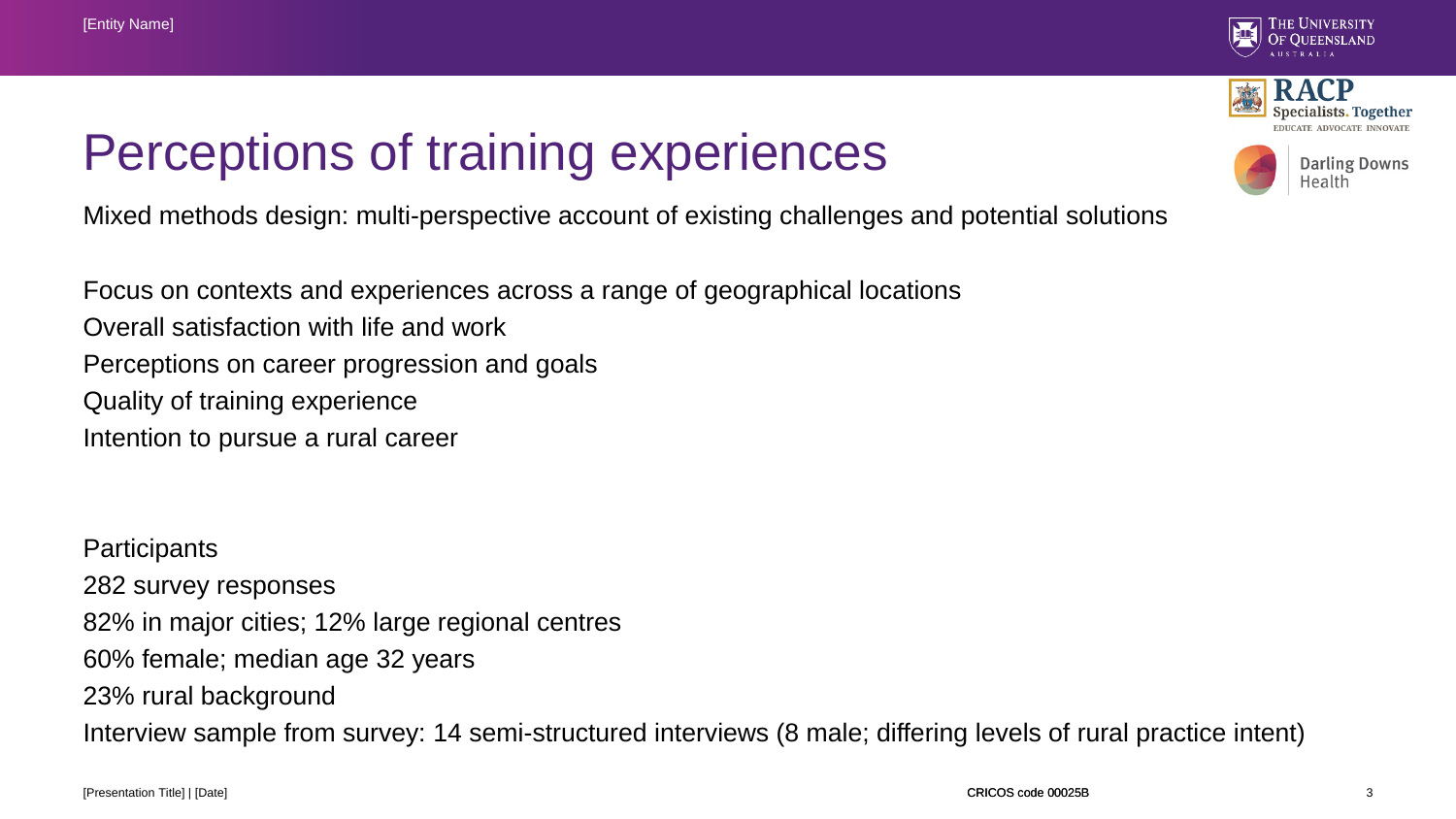





**Darling Downs** Health

#### Navigating a training pathway is complex, and the quality of the experience is critical - but variable

Complex and dynamic pathways to rural practice

- Long and broad trajectory to becoming a rural Physician ٠
	- Multiple enablers, barriers and points of intervention ٠

Variable experiences reported throughout.

- Quality of information is key ٠
	- More and consistently presented, structured, and with greater uniformity ٠

Key message: Actively address:

- Real and perceived disadvantages of rural training
- Concerns about future career opportunities  $\bullet$  .
- Mentors provide support and information  $\bullet$

Note: Education Renewal Program is likely to address many of these issues.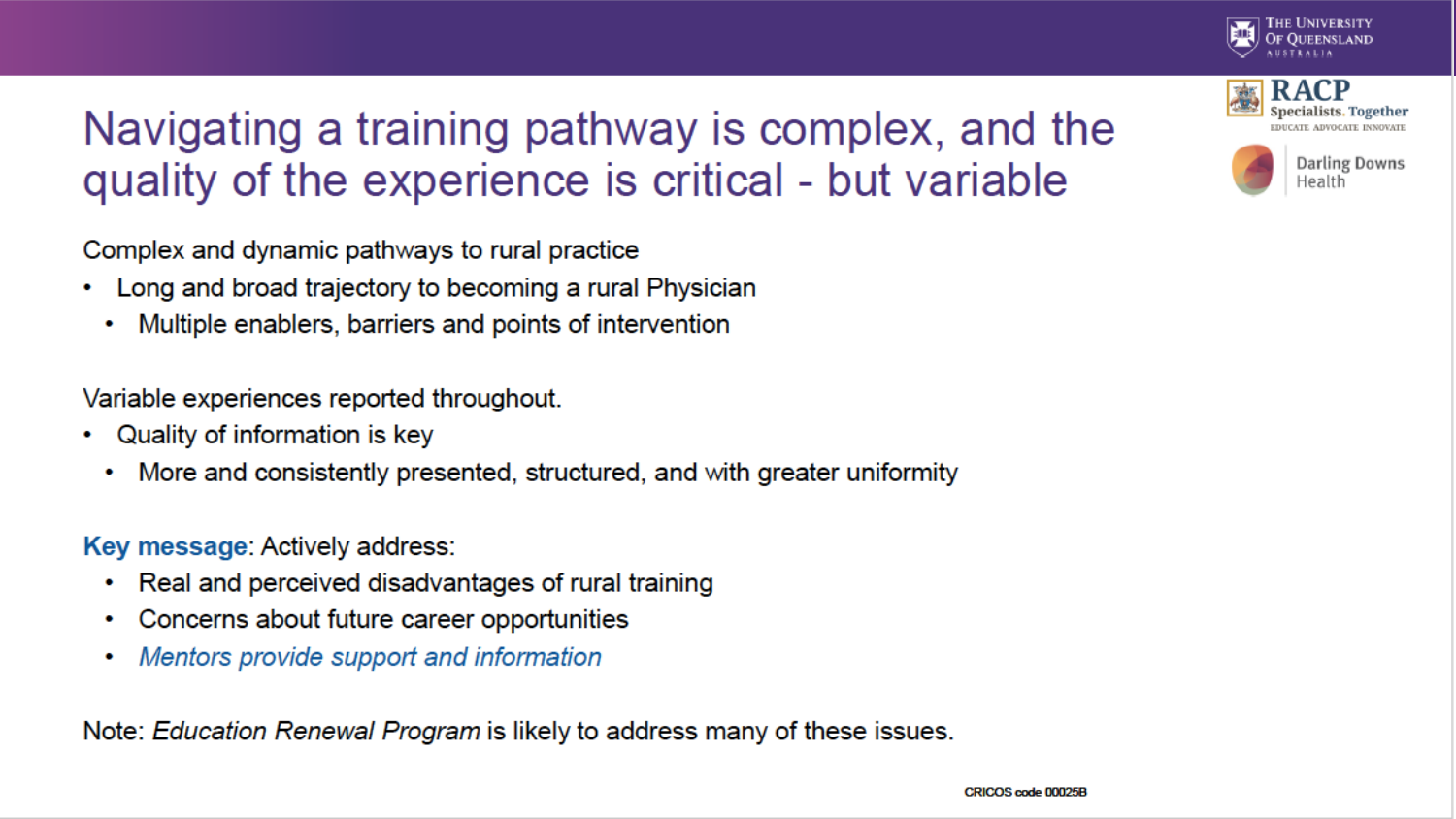





#### "Fragile environments"

Characterised by small shifts in work environment = large consequences in rural settings

Risks include:

- Limited numbers and high turnover of personnel ٠
- Unstable work environments ۰
- **Feeling unsupported** ۰
- Trainees can become vulnerable and pressured ۰

#### Key Message - Leadership!

Fragile environments require adept leadership ٠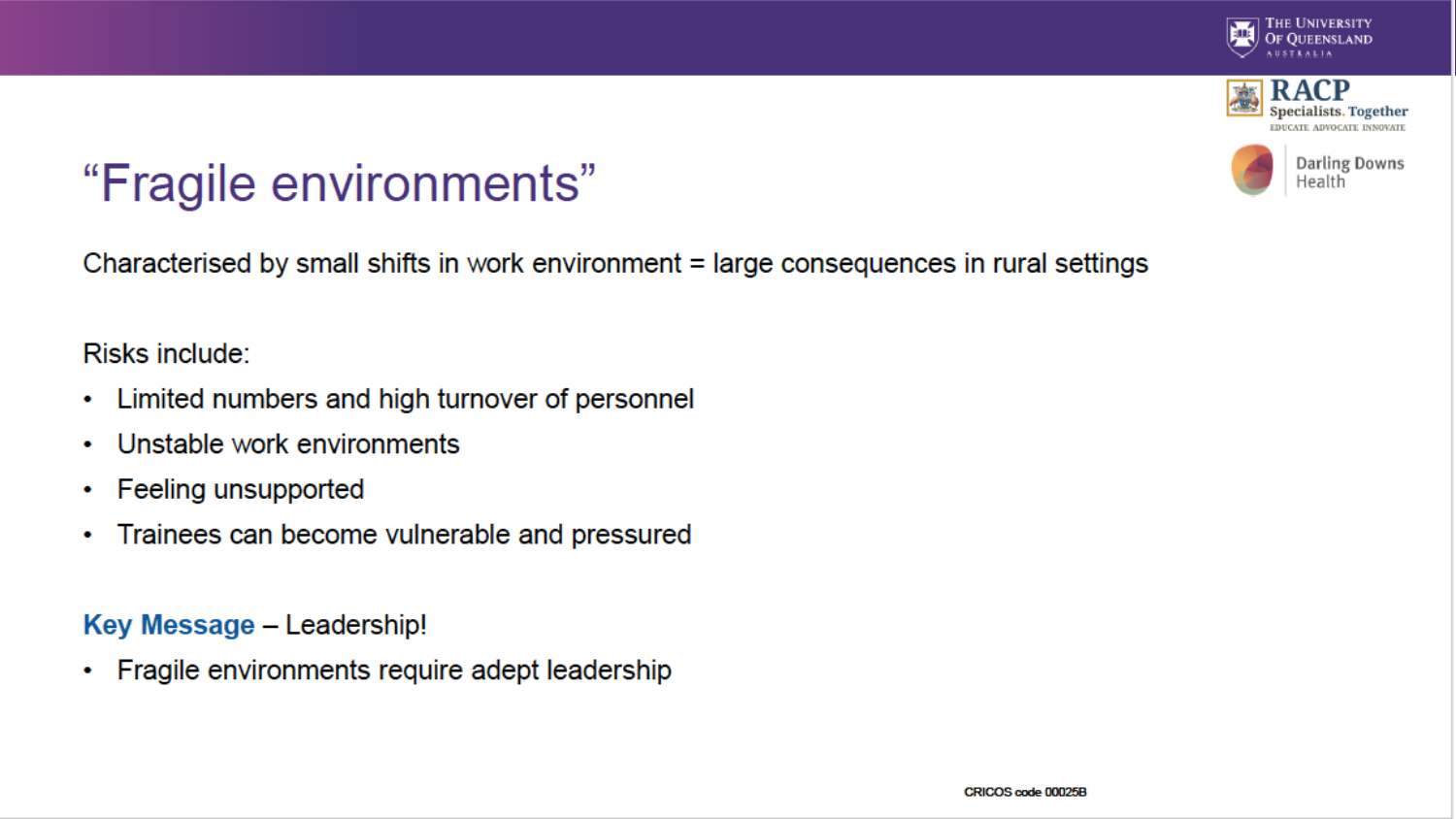







**Darling Downs** Health

Satisfaction - important contributor to recruitment and retention

Trainees are generally high in work and life satisfaction

Higher is related to: working with colleagues, variety in work and responsibility ٠

Satisfaction can be deceiving – does not always equate to positive intention

Lower is related to: recognition, remuneration, professional development, work hours, work location ٠

Key message: Greater attention to policies that affect people's everyday lives

- **Family friendly** ۰
- Greater flexibility in training options should be prioritised ۰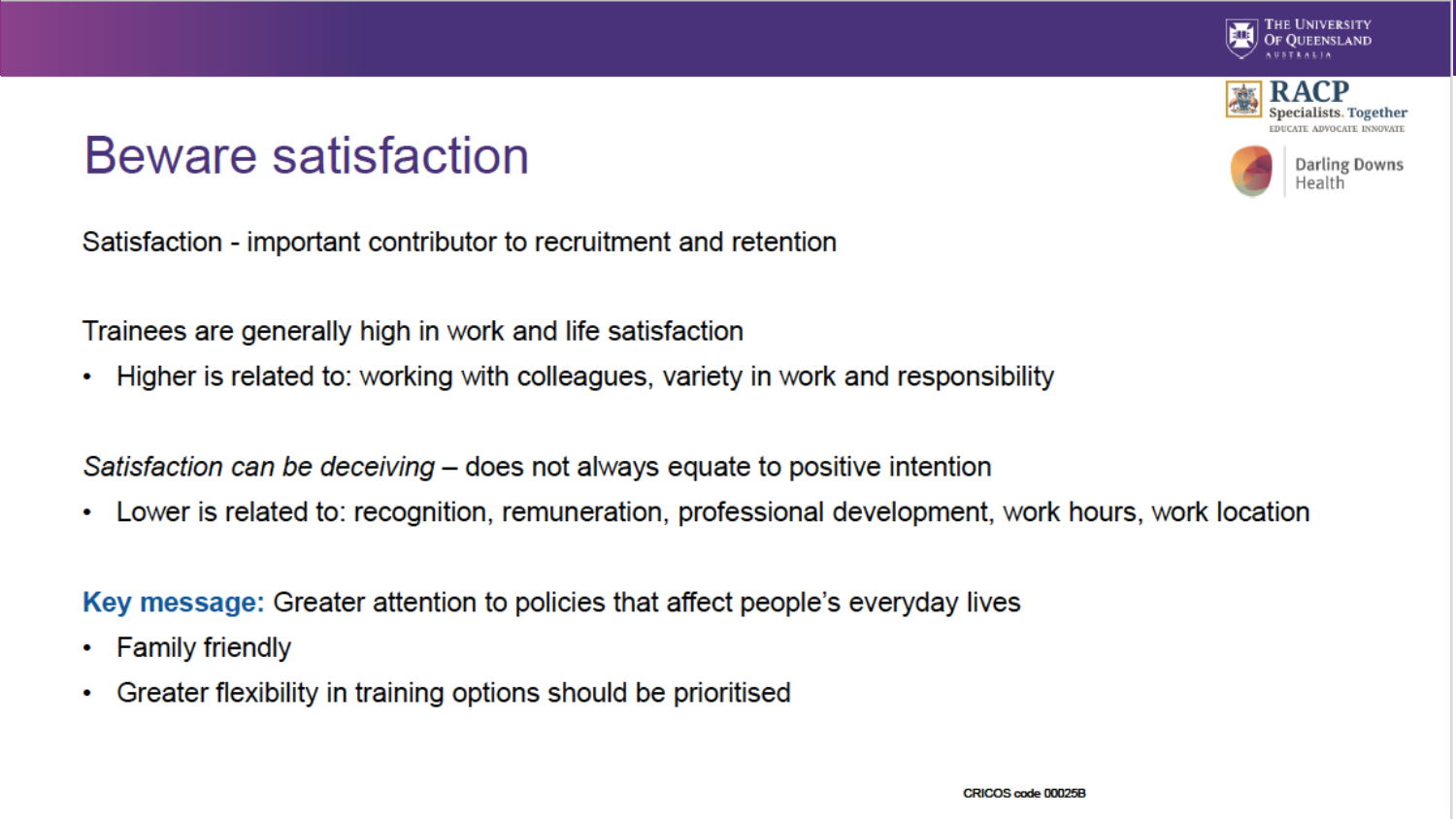







Strong association with career interest and intent.

Three dimensions of self-efficacy were assessed:

- Have necessary skills to practice in a rural setting
- Have positive feelings and associations with a rural setting ٠
- Identify with other people who are currently rural or taking up rural practice ٠

Greater duration of rural training was associated with a higher level agreement with these dimensions.

Must be POSITIVE training experience over time ٠

Key message: Mentors, role models and leaders are key to nurturing self-efficacy

- From earliest stages of rural training
- Consistent throughout ٠

Further scope to explore 'rural identity'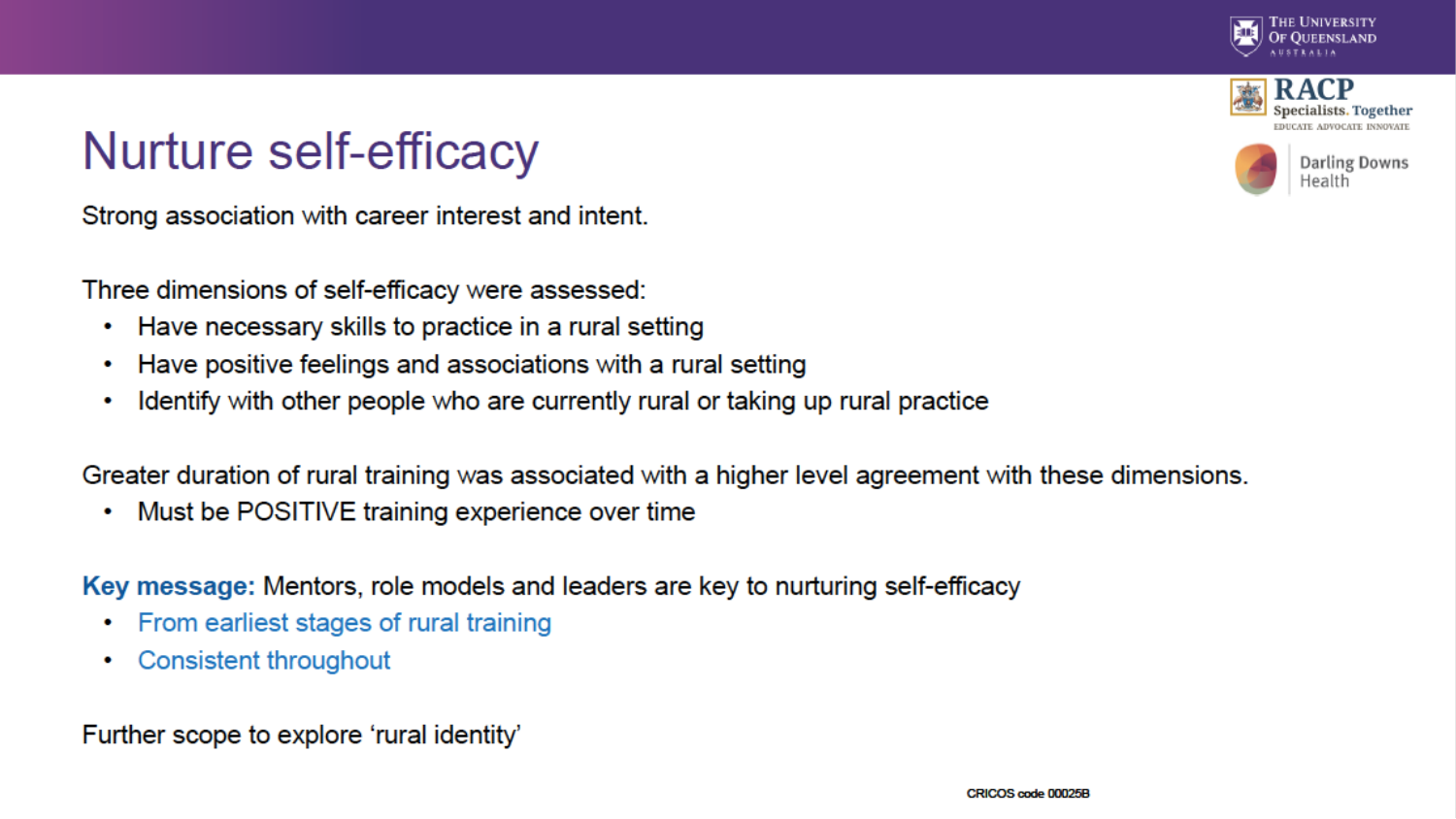

### Perceptions of supervisor experiences

**Darling Downs** Health

Mixed methods design using quantitative and qualitative methods and three data sources:

- Online survey 577 completed responses (70% from major cities; 16% from regional centres)
- Qualitative interviews subsample of 20 survey respondents from regional, rural, remote locations
- Workforce data National Health Workforce Data (2016) and RACP data
- Focus on contributors to sustainability of training in rural areas:
	- physician characteristics (supply of physicians able to provide quality supervision and who are satisfied with their work and lifestyle);
	- supervisory experiences (ability to recruit suitable trainees and provide high quality supervision); and
	- training site attributes (sites meet accreditation standards and have good leadership)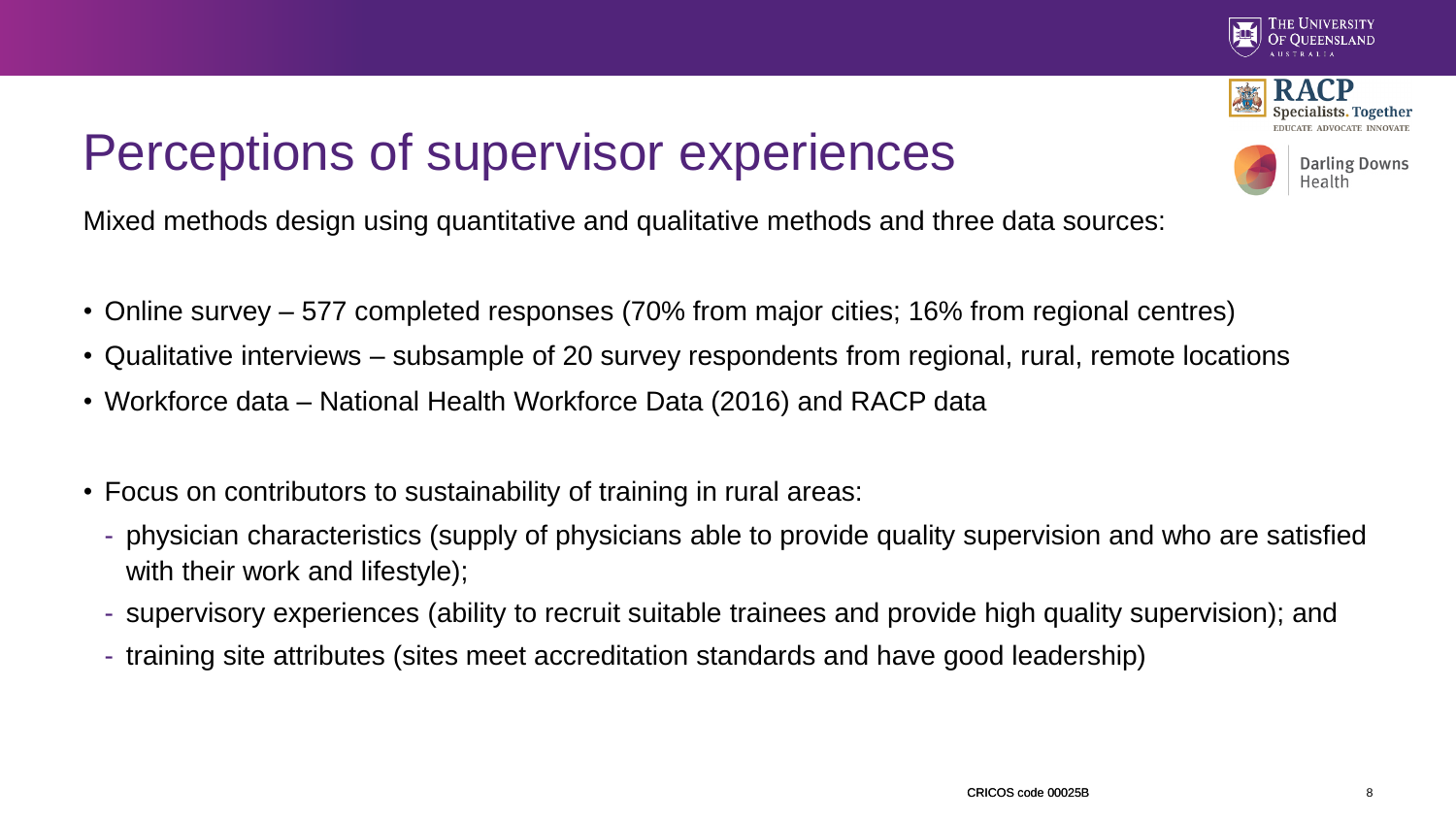

**pecialists. Together** 



**Darling Downs** Health



- A good professional support network matters
- Employment opportunities for partners and school choices for children become issues beyond MMM2
- Rural physicians report high satisfaction *despite* a "culture of undermining" (attitudes and practices that reflect widely held negative stereotypes of rural life and practice)

**Recommendation:** Strategies are needed to foster attitudes and practices to reduce the rural/urban divide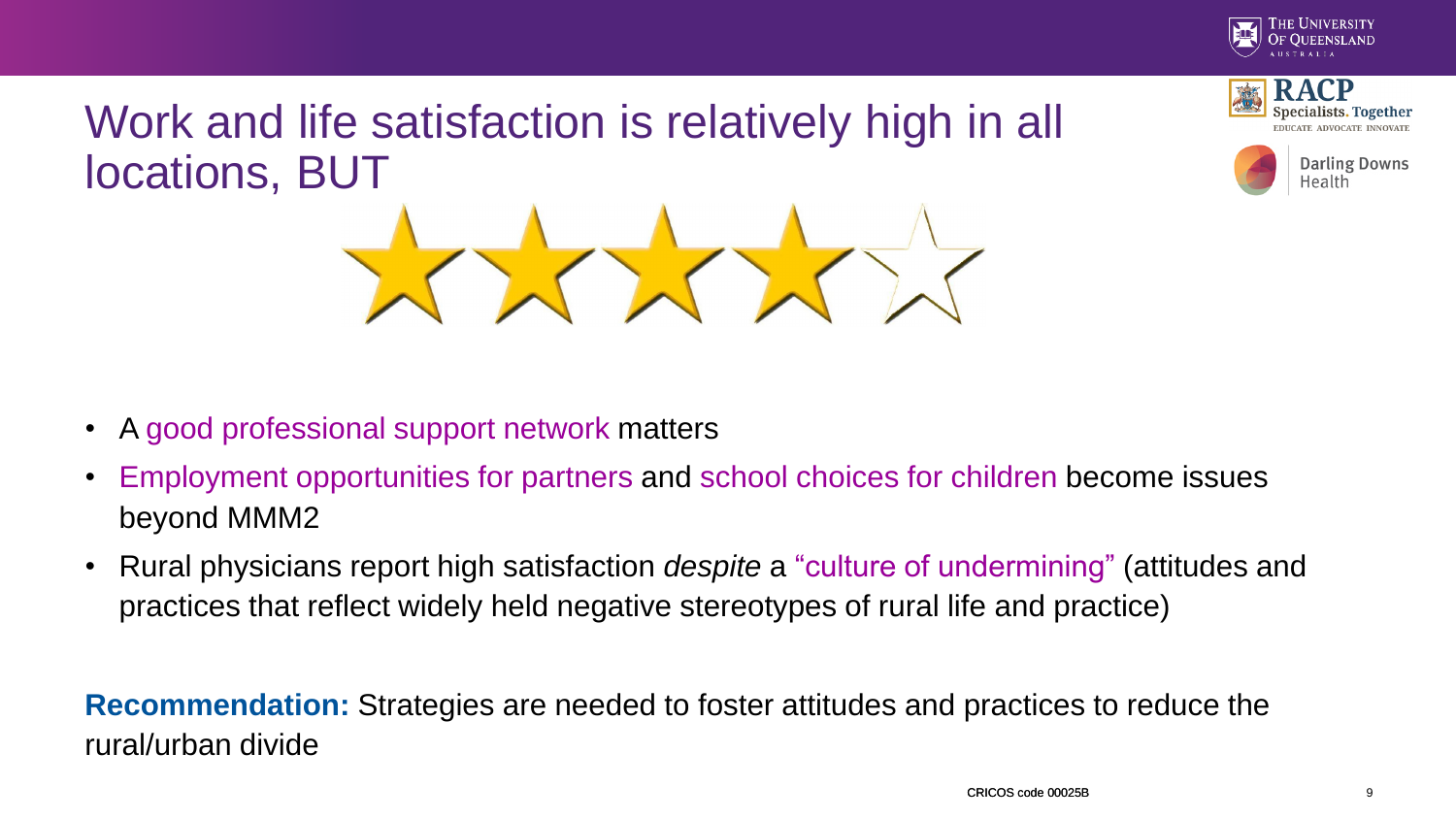

**Darling Downs** 

Health

# Supervisors require adequate support to provide best possible training

- Supervision is generally a positive experience. Recognition and valuing of time spent supervising and appropriate training matter to supervisors.
- Rural supervisors seek generic and context-specific training interpersonal/professional skills training particularly important as greater individual responsibility for managing difficulties that may arise
- Attracting well-suited trainees can be a challenge

CRICOS code 00025B 10 **Recommendation**: Equipping supervisors through ready access to generic and rural-specific training including clear pathways for obtaining additional support if difficulties arise, and optimising the fit between trainees and their training sites.